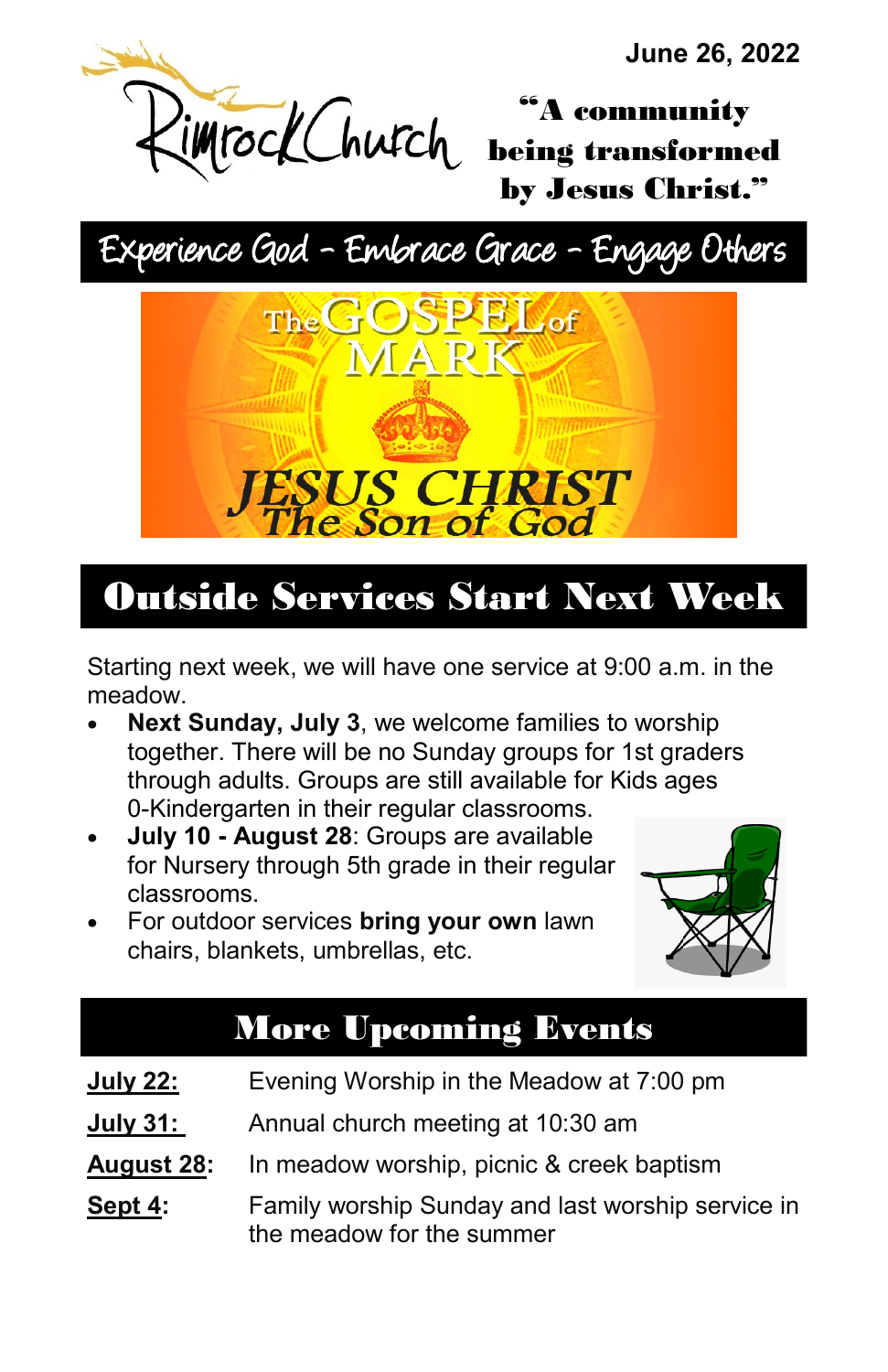## Fundraiser Dinner for Costa Rica TODAY

Join us TODAY after both services for breakfast burritos in the fellowship hall. All proceeds will go to support our Dad & son teams that are going to Costa Rica this summer.

## New To Rimrock?

#### **Thanks for joining us today!**

To get to know us better, please:

- Drop by the Welcome Center-we have a gift for you
- Attend First Step
- Attend a Community Membership Class
- Email: getconnected@rimrockchurch.com
- Check out rimrockchurch.com
- Call the church office at 605-342-5373 or connect with a Pastor

**Communion:** Beyond the first Sunday of each month, the church wide communion elements are made available weekly at the sides of the auditorium. We want to give opportunity for the remembrance of Christ's gift.

**Baptism:** This is a demonstration of an inward change, as a public & symbolic act of personal identification with the death, burial and resurrection of Jesus. If you are interested in participating, contact a pastor or the church office. Our next baptism is August 28.

#### **Rimrock Online:**

Find us on Facebook at

[www.facebook.com/RimrockChurchRapidCity](https://www.facebook.com/RimrockChurchRapidCity)

Sermons will be available to be viewed through our app.

Visit www[.rimrockchurch.com/app](http://rimrockchurch.com/app) for information on how to install our new app. If you need help contact [lamerine@rimrockchurch.com](mailto:lamerine@rimrockchurch.com)

#### **RightNow Media:**

This is a huge video library with many great discipleship resources for free. For an invite to log in, please send an email to: office@rimrockchurch.com or call the office at 605-342-5373.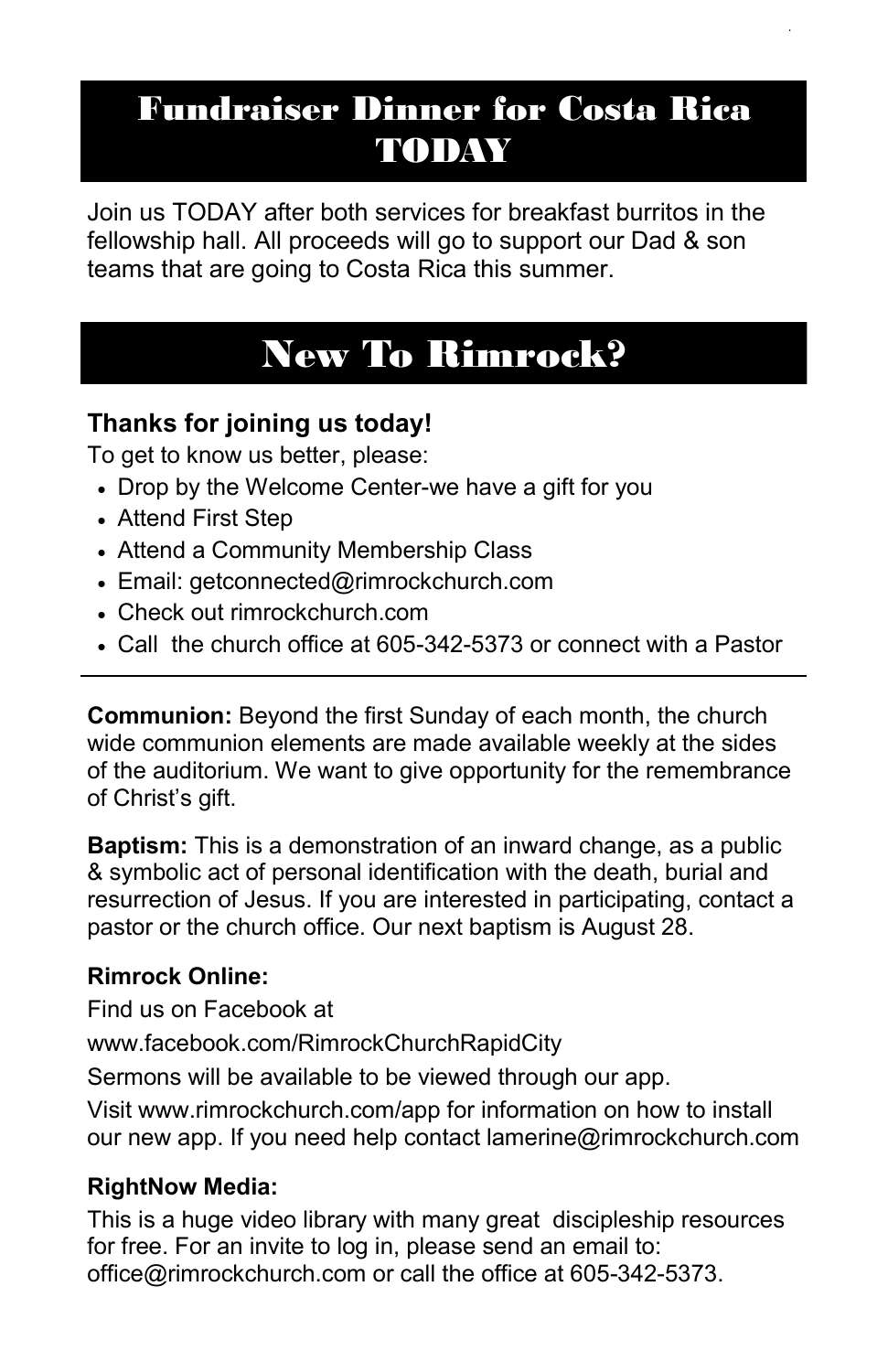## Small Communities

a place to connect with others

### Sunday Mornings

#### **Change in Summer Schedule**:

*From July 3-September 4 middle school, high school and adult community groups will be on summer break. July 10-August 28 there will only be groups for ages 0-5th grade at 9:00 am.* 

**Kids Ministry:** Groups for Kids from 0-36 months are in the Nursery & Toddler Rooms. Classes for ages 3-5th grade are in the Rimrock Kids Area, downstairs. Meeting at 9:00 am & 10:30 am.

**Middle School Youth:** Meeting in the youth center at 9:00 am. Led by Lindsey Hodgson and team.

**High School Youth Ministry**: Meeting in the A-frame at 9:00 am. Led by Josh Hodgson and team.

**The Book of Revelation:** Join us for a verse by verse study on this amazing book. Meeting in the Gathering Place at 9:00 am. Led by Daren Beckloff & Sherman Westvig.

Thinking about **God's Attributes and Character** is central to delighting, loving, and knowing our Triune **God** in his manifold perfections. Join us as we dig through a multitude of scriptures and meditations that will stir your heart up to worship! Meeting in the Library at 9:00 am. Led by Jim Aasgaard and Christian Dietz.

**Psalm 119 Discussion:** Join us as each week will look at Psalm 119, verse by verse. Open Door class is meeting in Room 202 at 10:30 am. Led by Pastor Mikel Homa.

| <b>Rimrock Financial</b><br>Snapshot<br>as of 6/20/2022 | Offering           | \$1,074,935           |
|---------------------------------------------------------|--------------------|-----------------------|
|                                                         | <b>Budget Need</b> | $\frac{1}{2}$ 994,500 |